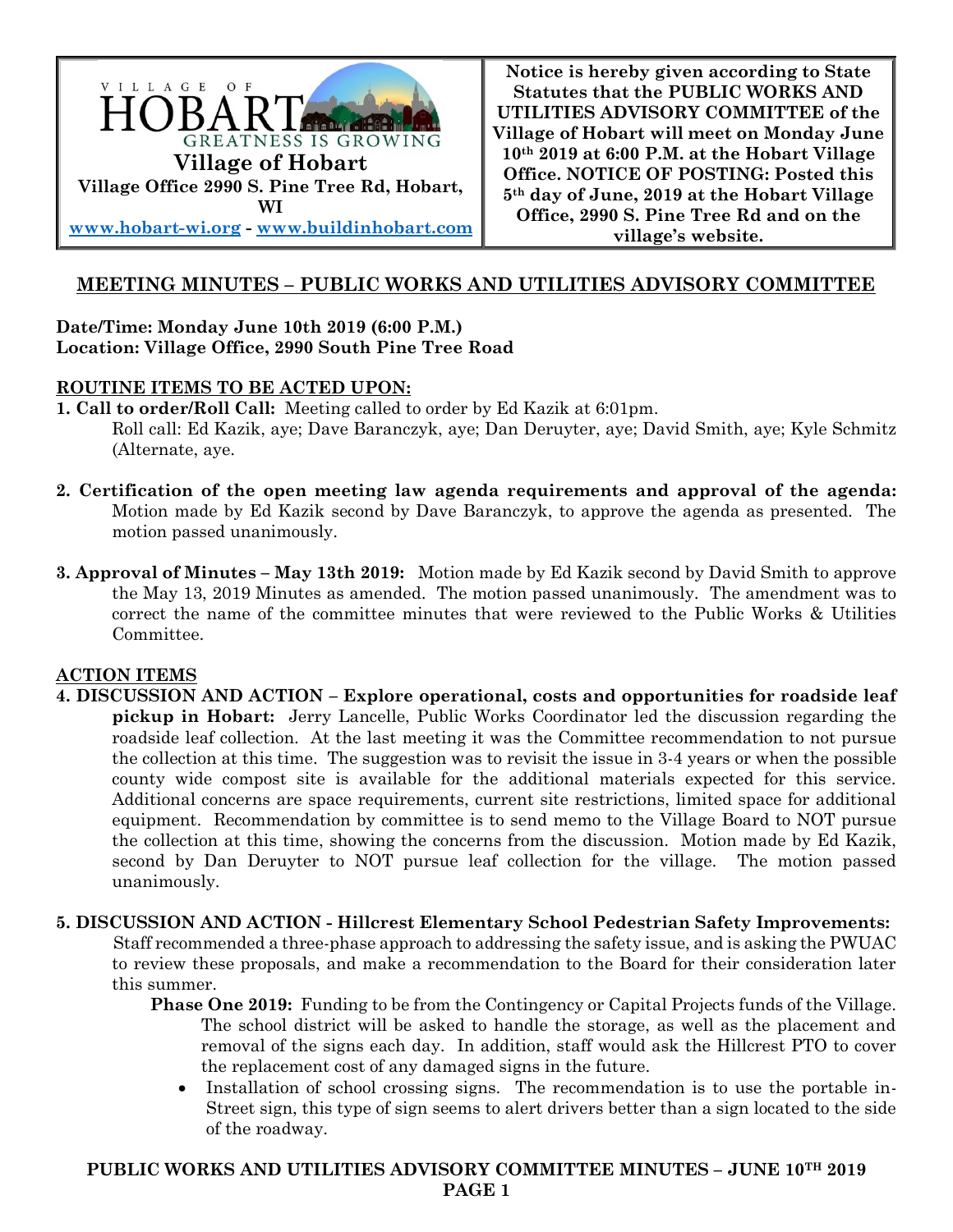• Increased targeted enforcement of the School Zone speed limits (15 mph when students are present).

Considerations for any work for a crosswalk:

- Will need approval by Brown County to install the Center of Roadway Portable In-Street Sign.
- Will need agreement by School District for the placement of the sign prior to any purchase.
- Will need agreement by PTO for covering the replacement cost of future signs.

The committee discussed the types of signs presented by Jerry Lancelle, Public Works Coordinator. There was no representative from the Pulaski School District present for discussions. Committee members were divided on the placement of crosswalk due to costs. Questions that need answers are:

- How much would it be used for after school hours
- Commitment from the school to allow kids to walk to school
- Commitment from school for funding for more than just the sidewalk
- Is it possible to do a 1-school year experiment with the in-street signs?

Motion by Ed Kazik, second by Dave Baranczyk to table until the July meeting. The motion passed unanimously.

**Phase Two 2020:** Funding to be a cost-share agreement with the School District. Village portion to come from the 2020 Capital Projects Fund. Estimated cost is \$54,950 at this time.

- Installation of a crosswalk on Hillcrest Drive, including a sidewalk connecting the crosswalk to the front of the Hillcrest School parking lot. This will include new signage on Hillcrest Drive, with approval from Brown County.
	- o Standard Cross Walk with a RFB (Rapid Flash Beacon).

**Phase Three (Date to be determined):** Funding has not been determined for this phase as it has not yet been recommended.

- Estimated cost of the improvement at this time is \$53,813.
- Redundancy The improvements in Phases 1 and 2 may resolve the majority of the safety issues, making Phase 3 ineffective from a cost benefit analysis.
- Future School Expansion Depending upon student population at Hillcrest, the access points to the school may be altered, making a turn lane obsolete. There are no current plans to expand the school, but this factor cannot be dismissed.

Phase 2 and 3 were tabled along with Phase 1 until the July meeting.

**6. DISCUSSION AND ACTION – Extension of Northern Pipe contract for televising and cleaning for the proposed 3 years at current contract rates:** Continuing the 3-year program for televising and cleaning the sanitary sewer lines, this is the last year of the program. Each year the village has cleaned and televised approximately one fourth of the system. Northern Pipe was the successful bidder for the project and they have proposed to extend the current contract for an additional three years at the current pricing of .30 cents per foot for both televising and cleaning (.60 cents total per foot). The new contract quote #92 would cover 2020-2023.

Northern Pipe has performed well during the contract with no issues noted since 2013. Staff recommended approving the extended contract quote #92 by Northern Pipe Inc.

Motion made by Ed Kazik second by David Smith, to recommend approval of a 3-year contract with Northern Pipe Inc for the televising and cleaning of the sanitary sewer lines. The motion passed unanimously.

### **PUBLIC WORKS AND UTILITIES ADVISORY COMMITTEE MINUTES – JUNE 10TH 2019 PAGE 2**